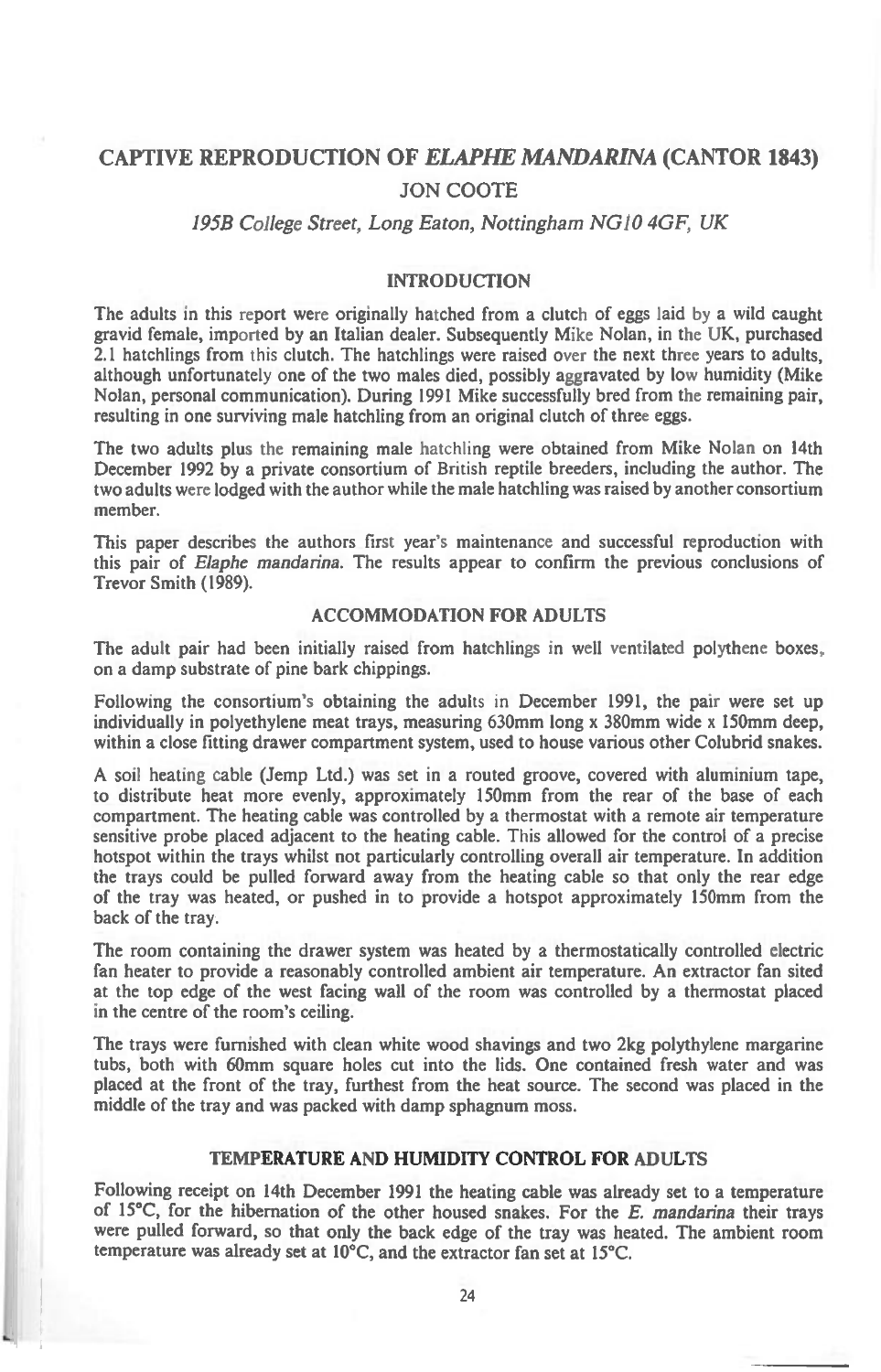Micro-humidity was provided in the tub by packing it with damp sphagnum moss. The specimens both spent most of their time in their "wet-boxes" during this hibernation period. They were observed to be quite active at times however and were seen to drink from their water tubs during this hibernation period. The moss was sprayed with water at a temperature of approximately 10°C from time to time to maintain an even dampness without actually becoming wet.

Water was replenished frequently even during hibernation. Ashley and Burchfield (1966) found that snakes were attracted to fresh water and were stimulated to drink. They recommended changing the water daily.

*E. mandarina* appears to suffer if not provided with a high humidity (Smith, 1989) and constant access to fresh water. The provision of a "wet-box" as outlined above seems to provide this requirement, within an enclosed retreat, which allows the snakes to also dry off within the main area of he vivarium, if required. I believe that this is an important consideration for this species to prevent the occurrence of blister disease (necrotic dermatitis), which is well documented (Marcus, 1981 for example).

On the 1st March 1992 the heat tape was reset at 28°C, the room ambient was set at 18°C, and the extractor fan at 25°C. The trays containing the *E. mandarina* were maintained in the pulled forward position. The snakes continued to spend long periods in their "wet-boxes" and were only rarely found basking at the warmest end of the tray. No attempt was made to vary night time temperatures though inevitably there was a night time drop in ambient of 2-3°C. Temperatures recorded at the front of their trays varied between 16-20°C, depending upon ambient room temperature. Temperatures recorded at the warmer end of their trays varied between 23-26°C.

# CAPTIVE REPRODUCTION

On the 4th of March 1992, three days following the end of hibernation, three freshly killed weaned mice were placed on the lids of both snakes' "wet-boxes", adjacent to the access holes. Both snakes fed overnight without problem. Four days later the same feeding regime was repeated. On this occasion only the female fed during the night.

The male's refusal to feed was taken as an indication of his readiness to breed. Therefore he was transferred to the female's tray complete with his own "wet-box" on the 10th March. Food was offered at the same frequency and quantity, and most would be consumed overnight, as previously. As all the food was not consumed it was assumed that the male was not feeding, as is often the case with other breeding Colubrid males.

No actual mating was observed, and it was presumed to have taken place at night. For a period from 24th March to the 2nd of April it was observed that the wood shavings were significantly disturbed on three separate occasions. This was interpreted as possible courtship and mating activity. The male was removed to his own tray on 7th April, and resumed feeding on the 16th April.

# EGG LAYING AND INCUBATION

The female continued to feed until 19th April, by which time it was apparent that she was gravid. Her post coital slough occurred on the 19th May, and 13 days later on 1st June she laid four eggs in her "wet-box". This compares with a period of 11 days recorded from the post coital slough to egg laying by Gillingham (Smith, 1989).

The eggs were removed from the "wet-box" and transferred to a plastic box containing equal parts by weight of water and vermiculite. Each egg was weighed and measured, and individually marked with a graphite pencil (see Table 1). This box was incubated at temperatures ranging from 30-25°C within a walk-in incubator. The lid of the plastic box was ventilated *with* several small holes, and the lid was removed daily to inspect the eggs and allow a change of air.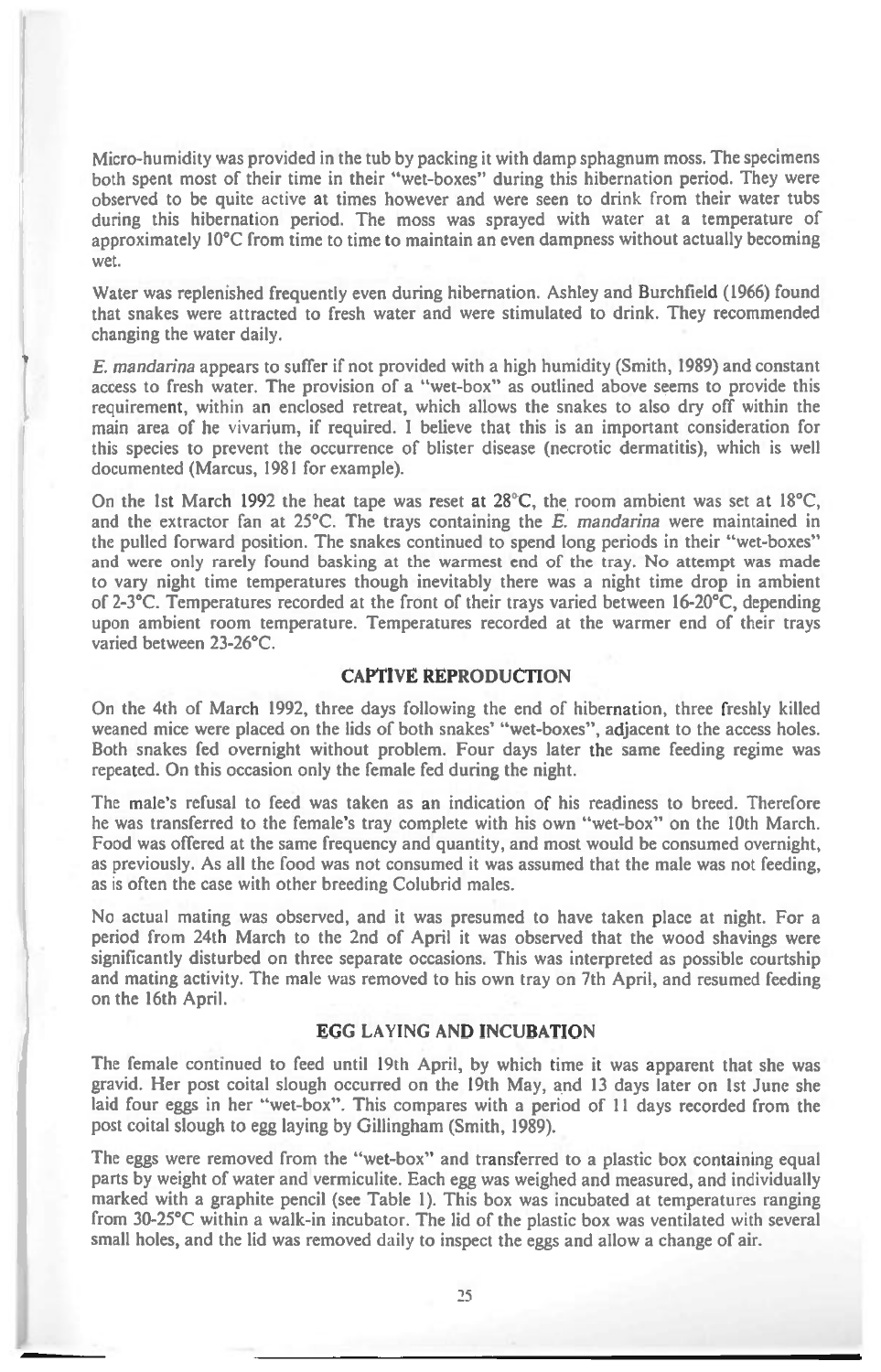

*Plate* I. - *Elaphe mandarina* hatchling. *photo: Jon Coote* 



Plate 2. Juvenile *Elaphe mandarina.*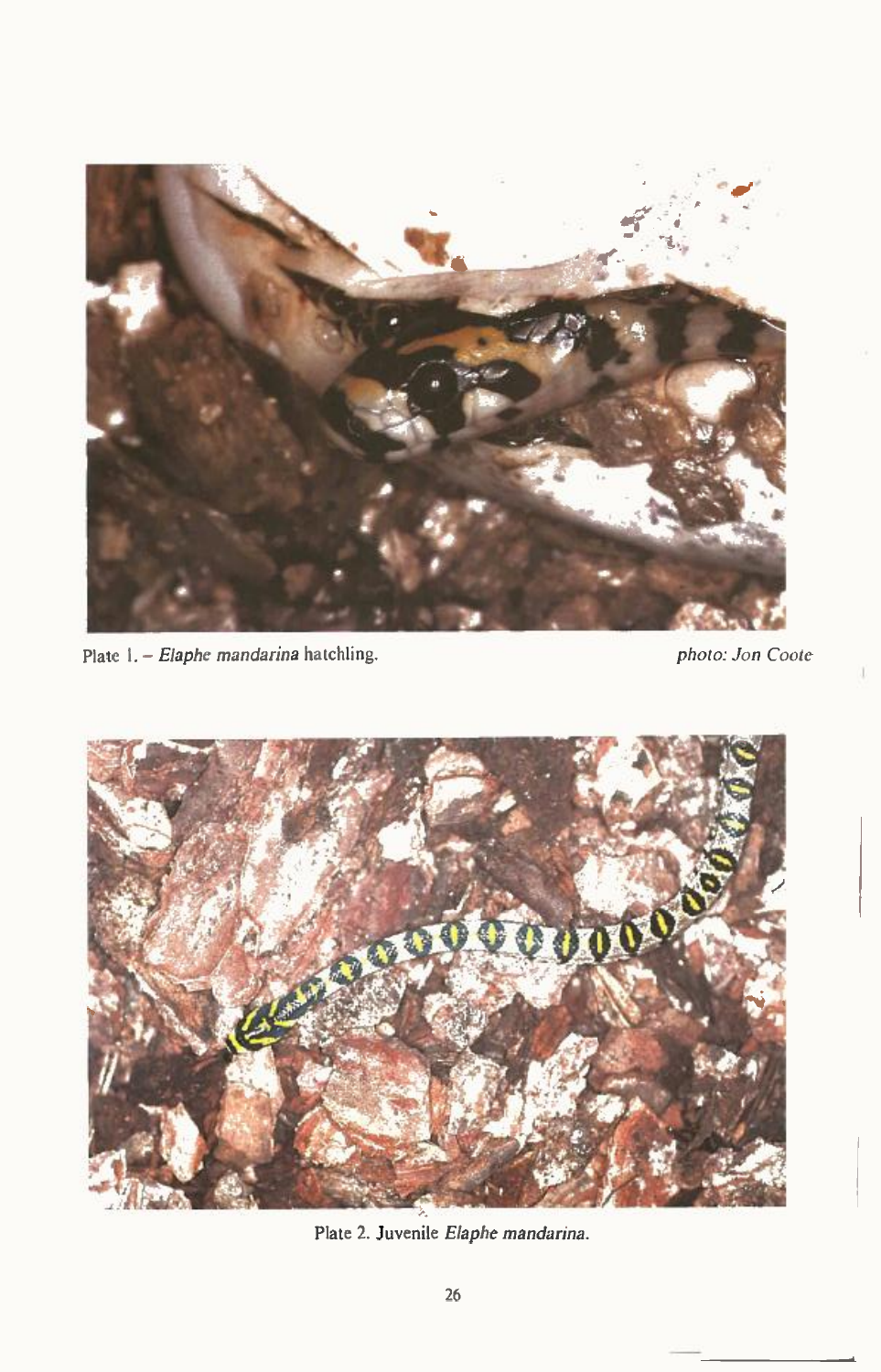The female continued to remain in the "wet-box" after her eggs were removed, and continued to refuse food, including "pinky" mice. She did "kill" one freshly killed furry mouse, introduced directly into the "wet-box", but did not eat it. She finally began feeding again on the 16th July. This may indicate some degree of maternal protection during incubation for this species, coupled with her "killing" the introduced furry mouse.

### HATCHING AND HATCHLINGS

The first egg started to hatch on 24th July was observed to have collapsed slightly on 20th July; this probably indicated imminent hatching rather than lack of humidity. The final hatchling emerged from its egg on 27th July. The incubation period was therefore a period of 53-56 days. This compares to 49-54 days recorded by Gillingham (Smith, 1989).

All hatchlings were measured using the "Squeeze-box" technique (Quinn, 1974), weighed, and probed (Laszlo 1975) to determine sex. All four hatchlings were males. (See Table 1).

The squeeze box technique involves trapping the hatchling against a sheet of foam rubber with a clear perspex sheet. Whilst immobilised a line is drawn along the vertebral column of the hatchling onto the clear sheet. This drawn line is then later closely followed with a piece of dacron thread (minimal tendency to stretch) and measured *against a* rule.

# Table 1

| No. | Egg<br>weight   | Length  | Width     |      | Pipped Hatched | <b>Sex</b> | Total<br>Length   | Weight |
|-----|-----------------|---------|-----------|------|----------------|------------|-------------------|--------|
|     | 25.5g           | $67$ mm | $23$ mm   | 24/7 | 24/7           | M          | 334 <sub>mm</sub> | 17g    |
|     | 21.5g           | $65$ mm | $22.5$ mm | 25/7 | 25/7           | м          | 330 <sub>mm</sub> | 18g    |
|     | 24 <sub>g</sub> | $66$ mm | $23.5$ mm | 26/7 | 27/7           | М          | $343$ mm          | 19g    |
| 4   | 24g             | $69$ mm | 22mm      | 26/7 | 27/7           | M          | $339$ mm          | 17g    |

All the hatchlings were individually housed in small well ventilated plastic boxes, complete with miniature versions of the adults' water tubs and "wet-boxes". Initially the hatchlings were kept at similar temperatures to the adults. It was later found however that they were stimulated to feed better at a slightly higher temperature, similar to that commonly used for other *Elaphe* and *Lampropeltis* species (hotspot of 25-30°C).

The hatchlings' first slough was after an average of 9 days. New born "pinky mice" were offered immediately after this first slough. Two hatchlings fed without problem, but the other two only fed after the increase in temperature was introduced.

#### CONCLUSIONS AND COMMENTS

As predicted by Trevor Smith (1989) the captive hatched and raised adults have presented few problems, provided that they are never allowed to become dehydrated. This simple problem is probably why wild caught animals fail to thrive, as probably their kidneys are irreparably damaged due to dehydration during their period from capture to final captive destination. I believe that hatchlings are particularly prone to dehydrate when sloughing, and remedial attention at this time is advisable.

Feeding presents few problems, and the adults have taken adult dead mice on occasions, though like most snakes they prefer smaller prey if available. Hatchlings appear to require a slightly higher temperature compared to adults to illicit a strong feeding response. It would be wise in future to remove the "wet-box" the female laid in and replace with another. This would probably result in the female feeding more rapidly after egg laying.

I